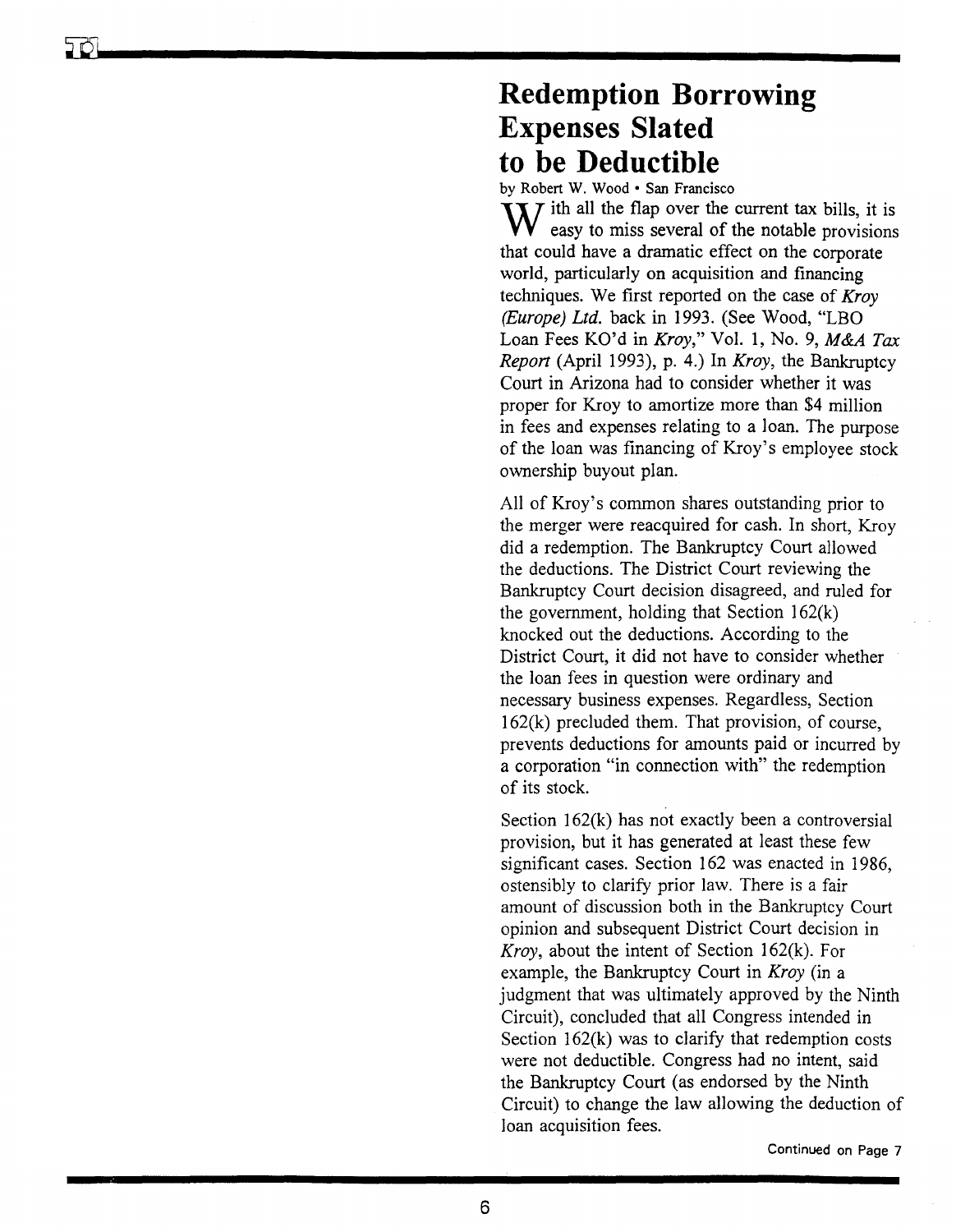**REDEMPTION EXPENSES** Continued from Page 6 Indeed, dealing with authorities such as *Woodward,*  90 S.Ct. 1301 (1970), inviting analysis of the underlying transaction, the Bankruptcy Court in *Kfoy* found that the underlying transaction was a loan. The purpose of the loan (the redemption) or the use of the loan proceeds was irrelevant.

The District Court in *Kroy* found no basis for the Bankruptcy Court's conclusion that Congress meant to single out only hostile takeovers in Section 162(k). The District Court found that as it was uncontroverted that the loan fees and expenses were paid by Kroy to secure loan money that was used to redeem stock-indeed, the loan agreements required that the funds be used for this purpose-Section 162(k) prevented any deduction.

Interestingly, the District Court in *Kroy* ruled that it did not have to consider whether the loan fees qualified as ordinary and necessary business expenses. According to that court, regardless of whether they so qualified, Section 162(k) eliminated these expenses from the deductible category. Likewise berating the Bankruptcy Court for its analysis of Section  $162(k)$ 's legislative history, the District Court concluded that the plain language of Section  $162(k)(1)$  applies to all expenses incurred in connection with any redemption.

The District Court also found no basis for the Bankruptcy Court's conclusion that Congress really meant to single out only hostile takeovers in Section 162(k), leaving the friendly variety to more favorable treatment. Furthermore, the District Court concluded that while Congressional Reports showed that Section 162(k) was meant to clarify prior law, it was not enacted solely for the purpose of endorsing that law.

It is perhaps ironic (or amusing?) that the friendly vs. hostile dichotomy arises yet again (see *"INDOPCO* Rears Its Ugly Head, Preventing Deductions, Says Full Tax Court," in this issue). In any event, there was yet another chapter-if not two chapters-in the *Kroy* and Section 162(k) saga.

## **Ninth Circuit vs. Tax Court**

The Ninth Circuit-sometimes still called the "taxpayer circuit" by true aficionados—came to the rescue, ruling that Section 162(k) did not disallow recovery through amortization of the investment

banking fees incurred by a corporation to borrow money to finance a redemption of its own shares. See *In Re Kroy (Europe), Ltd., et ai,* 27 F.3d 367 (9th Cir. 1994). Unfortunately, shortly after the Ninth Circuit came to the rescue, the Tax Court issued a reviewed decision disagreeing with the Ninth Circuit's view.

The Tax Court issued its diatribe on the subject in *Fort Howard Corp.* v. *Commissioner,* 103 T.C. No. 18 (1994). There, the Tax Court considered a similar set of circumstances involving large fees paid to investment bankers for arranging financing for a management-led LBO. Just as in the *Kroy*  case, the loan in *Fort Howard* was conditioned on the use of the funds to repurchase the company's stock. The Tax Court found Section 162(k) squarely applicable, and concluded that it would not follow the Ninth Circuit's decision in *Kroy.* 

## **legislative Response**

Under the House Ways & Means Committee version of the pending tax bill, Section 162(k) would be corrected to permit the deduction of expenses associated with borrowing to finance a redemption of the issuing corporation's equity. (Se Section 13402 of the pending Revenue Reconciliation Act of 1995.) This proposal is cast as a technical correction, although it arguably goes a good deal further. As a technical correction, of course, the proposed effective date is quite favorable to taxpayers (see "Retroactive Effect" below).

The build-up to this proposal was rather predictable, with taxpayers pointing out that Section 162(k) is a disallowance provision. It exists not to require capitalization rather than deduction, but to disallow *entirely.* By virtue of its rather onerous rule, companies are subjected to entirely different treatment for entering into a transaction to purchase their own shares as opposed to someone else's.

If the amendment passes, fees incurred in connection with a redemption would not be immediately deductible, but would rather be amortized over the term of the indebtedness. There could still be disputes, of course. For example, some have noted that taxpayers are likely to have disputes with the IRS (assuming the passage of this provision) concerning whether the expenses that the